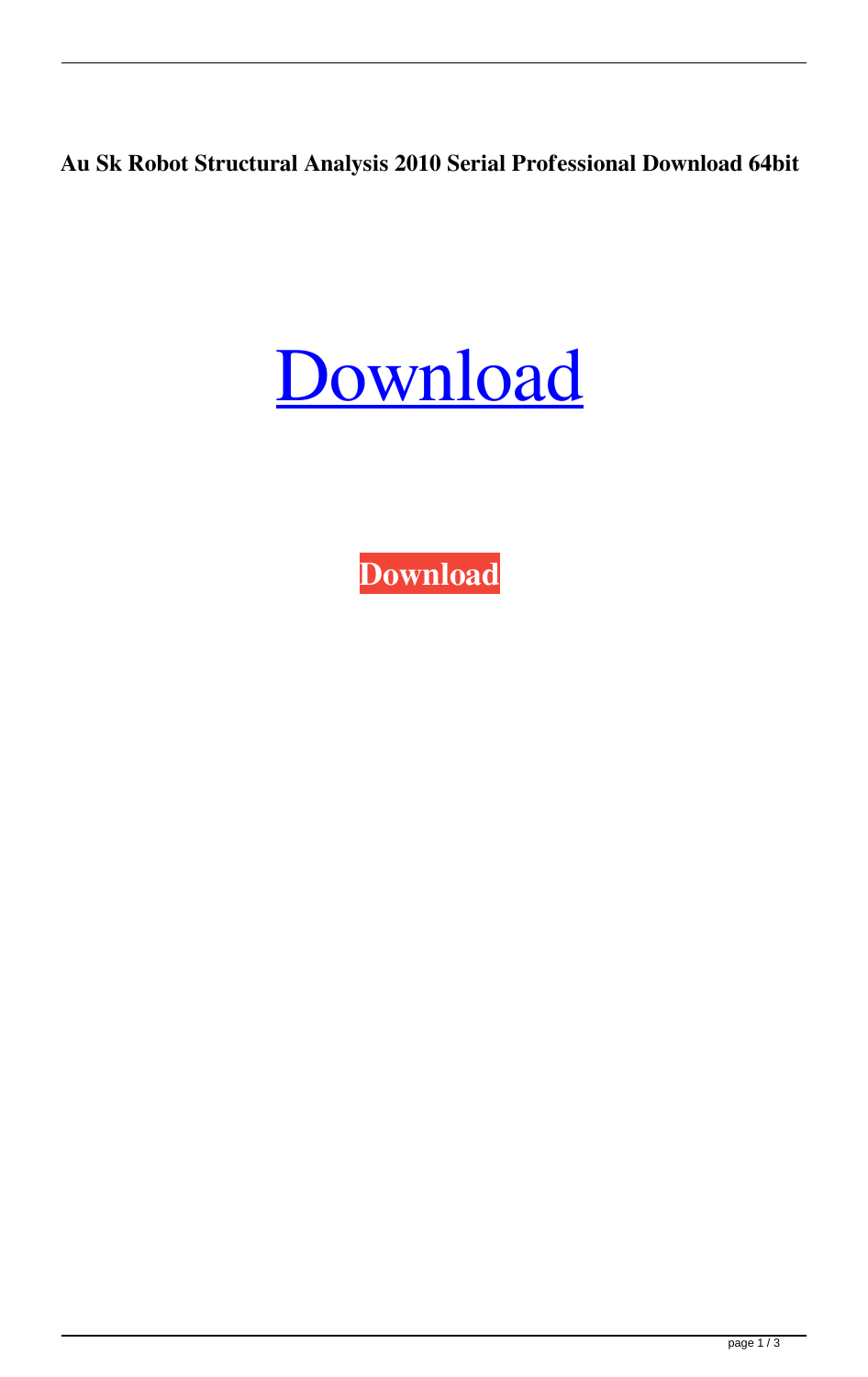AutoDesk Robot Structural Analysis 2010 Professional Suite 2013 2016 (32bit) (Product Key And. xForce X32 for Autodesk Robot Structural Analysis 2010. List of PGA Tour major championship medalists This is a list of the medalists of the major professional golf championships of the PGA Tour. PGA Tour PGA Championship The PGA Championship was first played in 1916. The tournament has been played annually since 1922. The purse for the tournament was \$75,000 in 1952 and has increased steadily to \$10 million in 2014. The tournament is typically held in mid-to-late August at various courses around the United States. Player with most major championship wins Jack Nicklaus: 8, the most by any player. Billy Casper: 6, tied with Nicklaus and the great Walter Hagen. Ben Hogan: 5, tied with Jack Nicklaus and Byron Nelson. Arnold Palmer: 4, tied with Nelson. Hagen: 4, tied with Palmer and Tiger Woods. Gene Sarazen: 4, tied with Hagen and Sam Snead. Mark Hayes: 4, tied with Ben Hogan and Sam Snead. Johnny Goodman: 3, tied with Nicklaus and Hagen. Denny Shute: 3, tied with Nicklaus and Johnson Wagner. Joe Outlaw: 3, tied with Denny Shute and Jug McSpaden. Denny Shute: 3, tied with Joe Outlaw and Jug McSpaden. Jimmy Demaret: 3, tied with Outlaw and Julius Boros. Johnny Revolta: 3, tied with Joe Outlaw and Julius Boros. Arnold Palmer: 3, tied with Shute and Outlaw. Byron Nelson: 3, tied with Johnny Revolta and Sam Snead. Ben Hogan: 3, tied with Arnold Palmer, Jug McSpaden and Julius Boros. Snead: 3, tied with Nicklaus, Shute and Palmer. Tiger Woods: 3, tied with Johnny Goodman and Julius Boros. Ray Floyd: 3, tied with Shute and Goodman. Dave Marr: 3, tied with Snead and Revolta. Jack Nicklaus: 3, tied with Snead and Woods. Ben Hogan: 3, tied with Johnny Goodman and Johnny Revolta. Hagen: 3, tied